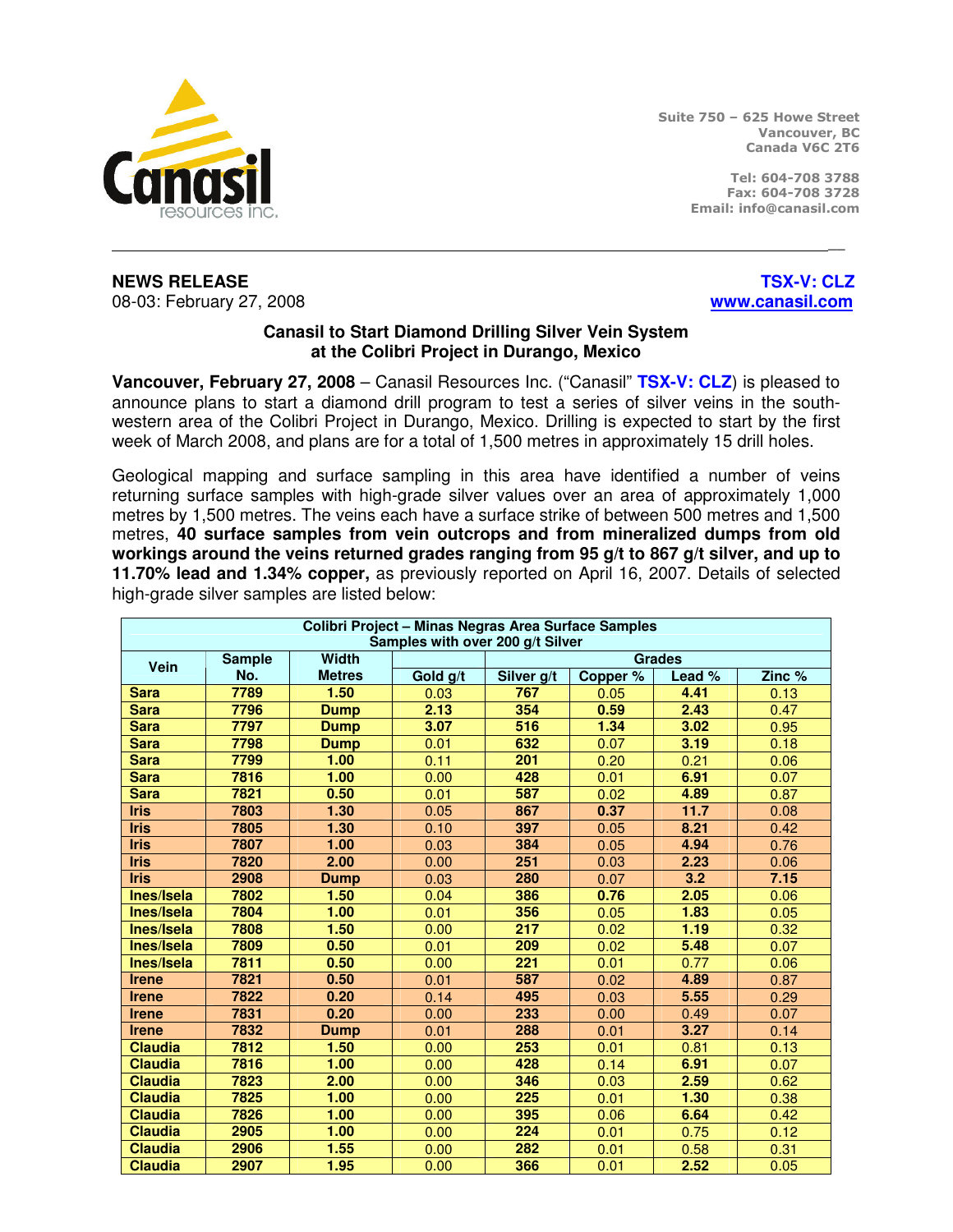The 100% owned **Colibri** project is located 70 km south-southeast of the City of Durango. The project has excellent road access and good local infrastructure for supporting exploration and mining operations. The property is located within 75 km of the San Martin mine of Grupo Mexico, the La Colorada mine of Pan American Silver Corp., and the La Parrilla mine of First Majestic Resource Corp.

The geological mapping and sampling program was supervised and carried out by the Company's wholly owned Mexican subsidiary, Minera Canasil S.A. de C.V., under the direction of Erme Enriquez, Director of Exploration and Development. Samples were collected and sealed on site at the project and sent to ALS Chemex Laboratories in Hermosillo for processing and preparation, with sample pulps sent to ALS Chemex Laboratories in Vancouver for assay analysis for gold and silver by fire assay with an atomic absorption finish ("FA-AA") on a 30 gram split, and for copper, lead and zinc by digestion of 1.00 gram sample in aqua regia and analysis by AA. Gary Nordin, P. Geo. British Columbia and Director of Canasil, is the designated Qualified Person for this project in accordance with National Instrument 43-101.

## **About Canasil:**

 $\overline{a}$ 

Canasil is a Canadian mineral exploration company with interests in precious and base metal properties in Durango, Sinaloa and Zacatecas States, Mexico, and in British Columbia, Canada. The Company's directors and management include industry professionals with a consistent track record of identifying and advancing successful mineral exploration projects. The Company is actively engaged in the exploration of mineral properties and evaluating additional acquisition opportunities.

For further information please contact:

| <b>Bahman Yamini</b>          | <b>Corporate Communications</b> | Toronto:                             |  |
|-------------------------------|---------------------------------|--------------------------------------|--|
| <b>President and C.E.O.</b>   | <b>Vancouver: Doug Kerr</b>     | <b>Tracy Weslosky or Fred Cowans</b> |  |
| <b>Canasil Resources Inc.</b> | (604) 315-4400                  | <b>Pro-Edge Consultants Inc.</b>     |  |
| Tel: (604) 709-0109           | Email: dkerr@shaw.ca            | Tel: (416) 581-0177                  |  |
| www.canasil.com               |                                 | Toll Free: (866) 544-9622            |  |
|                               | <b>Calgary: Garth McTavish</b>  | Email: fred@pro-edge.com             |  |
|                               | Tel: (403) 618-7327             | tracy@pro-edge.com                   |  |
|                               | Email: garthmctavish@shaw.ca    |                                      |  |

The TSX Venture Exchange has not reviewed and does not accept responsibility for the adequacy or accuracy of the content of this news release.

This news release contains certain statements that may be deemed "forward-looking statements". All statements in this release, other than statements of historical fact, that address future production, reserve potential, exploration drilling, exploitation activities and events or developments that the Company expects to occur, are forward looking statements. Although the Company believes the expectations expressed in such forward-looking statements are based on reasonable assumptions, such statements are not guarantees of future performance and actual results may differ materially from those in the forward-looking statements. Investors are cautioned that any such statements are not guarantees of future performance. Forward-looking statements are based on the beliefs, estimates and opinions of the Company's management on the date the statements are made.